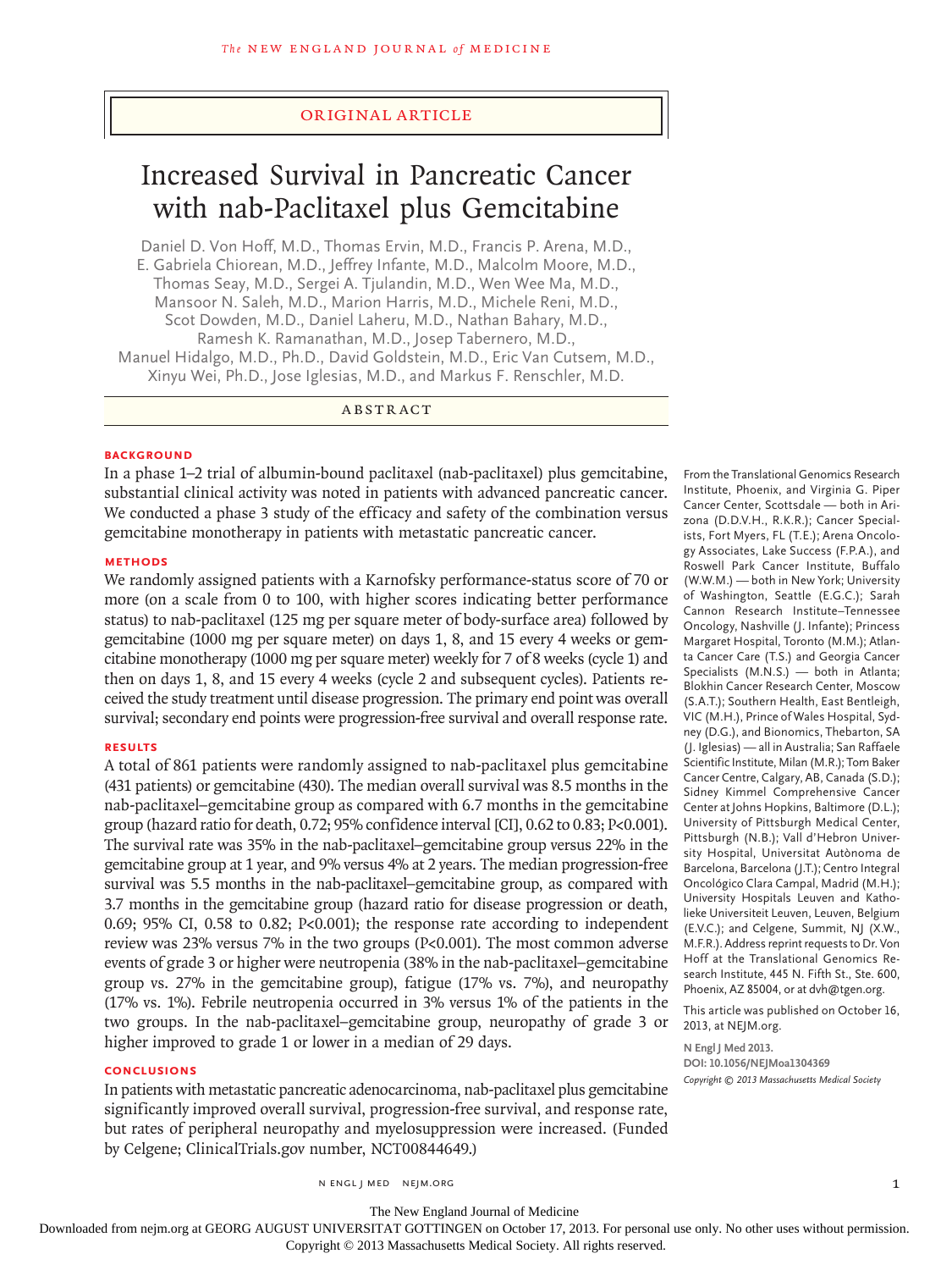**P ANCREATIC CANCER IS THE FOURTH**<br>
leading cause of cancer-related death in<br>
Europe and the United States.<sup>1,2</sup> Since<br>
1997, gemcitabine therapy has been the standard leading cause of cancer-related death in Europe and the United States.<sup>1,2</sup> Since first-line treatment for patients with unresectable locally advanced or metastatic pancreatic cancer.3 Among patients with metastatic disease, the 5-year survival rate is only  $2\%$ ,<sup>1</sup> and 1-year survival rates of 17 to 23% have been reported with gemcitabine.3-5 Numerous phase 2 studies involving patients with advanced pancreatic cancer have shown promising results; however, most subsequent large phase 3 studies have not shown significantly improved survival,<sup>6-16</sup> with the exception of a study involving patients who received combination therapy with gemcitabine plus erlotinib, which was associated with a significant improvement in overall survival (median increase, 2 weeks),<sup>5</sup> and a phase 2–3 trial conducted by a French consortium study group involving patients who received oxaliplatin, irinotecan, fluorouracil, and leucovorin (FOLFIRINOX) therapy, which was associated with a median increase in overall survival of 4.3 months.<sup>4</sup>

In preclinical studies, albumin-bound paclitaxel particles (nab-paclitaxel [Abraxane], Celgene) showed antitumor activity as a single agent and synergistic activity in combination with gemcitabine in murine models of pancreatic cancer.<sup>17,18</sup> In particular, nab-paclitaxel improved the intratumoral concentration of gemcitabine.17,18 On the basis of preclinical evidence, a phase 1–2 clinical trial was conducted that involved previously untreated patients with metastatic pancreatic adenocarcinoma. In that study, the maximum dose of nab-paclitaxel that was associated with an acceptable level of adverse events was 125 mg per square meter of body-surface area, which was administered in combination with gemcitabine, at a dose of 1000 mg per square meter, on days 1, 8, and 15 every 4 weeks.<sup>17</sup> The efficacy was promising, with a median survival of 12.2 months and a manageable safety profile. In a phase 3 study, we investigated the efficacy and safety of this combination therapy.

# METHODS

# **STUDY OVERSIGHT**

The study was approved by the independent ethics committee at each participating institution and was conducted in accordance with the International Conference on Harmonisation E6 requirements for Good Clinical Practice and with the ethical principles outlined in the Declaration of Helsinki.<sup>19</sup> All the patients provided written informed consent before the initiation of the study.

All the authors vouch for the adherence of the study to the protocol (available with the full text of this article at NEJM.org). The first draft of the manuscript was written by the first author, with input from the trial investigators, and by clinical researchers and a biostatistician employed by the sponsor (Celgene), all of whom are authors. The authors were assisted by a medical writer who was employed by the sponsor. No one who is not an author or who is not otherwise acknowledged contributed to the manuscript. The first author made the decision to submit the manuscript for publication, which was agreed on by all the authors.

The sponsor monitored the study and provided the study drugs at no charge. The protocol was designed by the first author in collaboration with the sponsor. Data were collected by the investigators and analyzed by a statistician, employed by the sponsor, who is also an author and who vouches for the accuracy and completeness of the data reported.

## **PATIENTS**

Eligible adults (≥18 years of age) had a Karnofsky performance-status score of 70 or more (on a scale from 0 to 100, with higher scores indicating better performance status), had not previously received chemotherapy for metastatic disease, and had histologically or cytologically confirmed metastatic adenocarcinoma of the pancreas that was measurable according to the Response Evaluation Criteria in Solid Tumors (RECIST), version 1.0.20 Metastatic disease had to have been diagnosed within 6 weeks before randomization.

Eligible patients could have received treatment with fluorouracil or gemcitabine as a radiation sensitizer in the adjuvant setting if the treatment had been received at least 6 months before randomization. Patients who had received cytotoxic doses of gemcitabine or any other chemotherapy in the adjuvant setting and those with islet-cell neoplasms or locally advanced disease were excluded. Patients had to have adequate he-

2 N ENGL J MED NEJM.ORG

The New England Journal of Medicine

Downloaded from nejm.org at GEORG AUGUST UNIVERSITAT GOTTINGEN on October 17, 2013. For personal use only. No other uses without permission.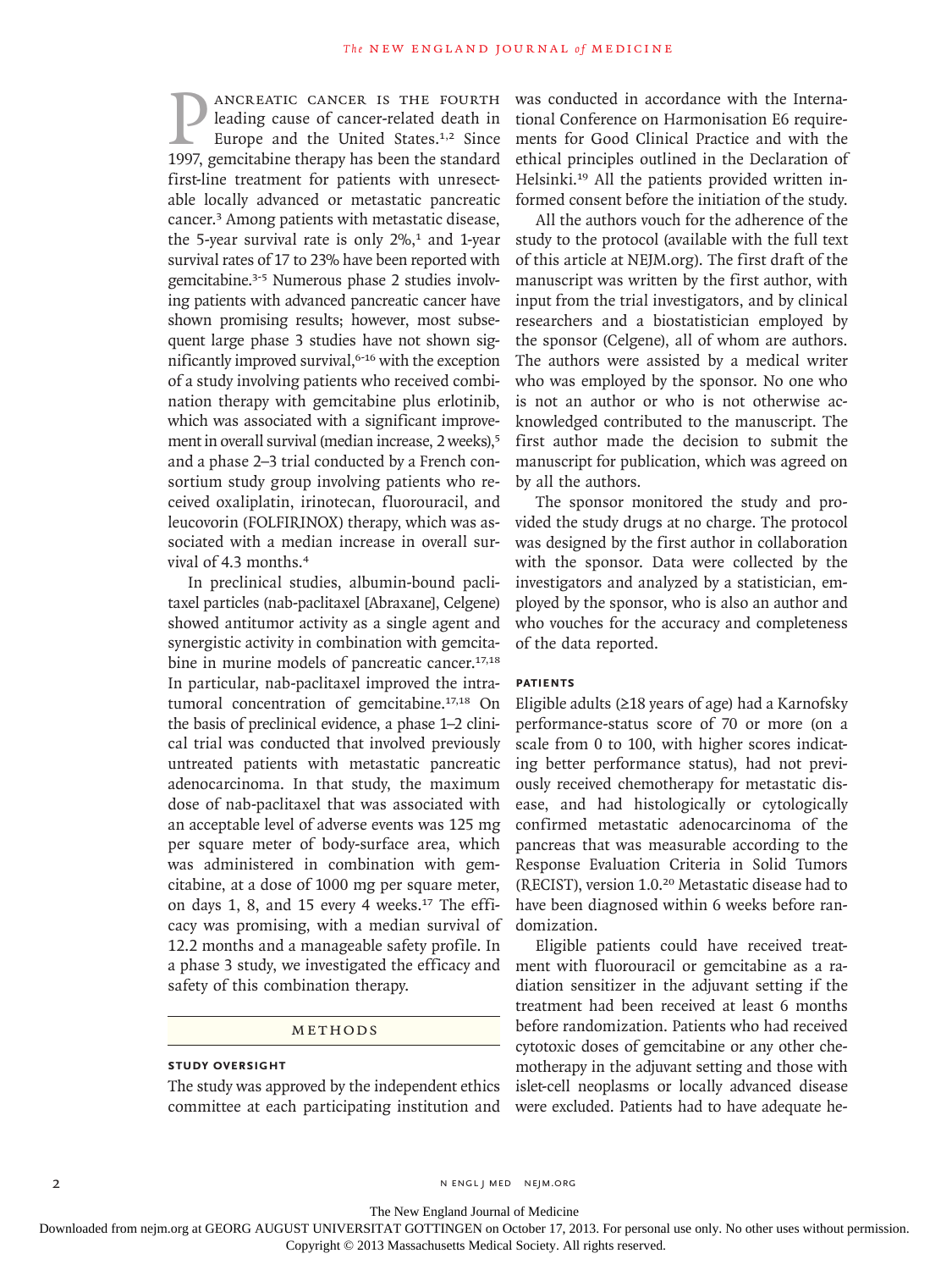matologic, hepatic, and renal function (including an absolute neutrophil count of  $\geq 1.5 \times 10^9$  per liter, a hemoglobin level of ≥9 g per deciliter, and a bilirubin level at or below the upper limit of the normal range, according to the standards at the central laboratory).

# **STUDY DESIGN AND TREATMENT**

In this international, multicenter, open-label, randomized, phase 3 study, we randomly assigned eligible patients, in a 1:1 ratio, to receive a 30-to-40–minute intravenous infusion of nab-paclitaxel at a dose of 125 mg per square meter, followed by an infusion of gemcitabine according to the gemcitabine label at a dose of 1000 mg per square meter, on days 1, 8, 15, 29, 36, and 43, or to receive gemcitabine alone at a dose of 1000 mg per square meter weekly for 7 of 8 weeks (cycle 1). In subsequent cycles, all patients were administered treatment on days 1, 8, and 15 every 4 weeks.

Patients were stratified according to performance status, presence or absence of liver metastases, and geographic region. Treatment continued until disease progression or until there was an unacceptable level of adverse events. Per protocol, crossover was not allowed at any time after randomization.

# **ASSESSMENTS**

The investigators evaluated the tumor response in patients every 8 weeks by means of spiral computed tomography or magnetic resonance imaging. In addition, all scans were independently assessed by two readers and one adjudicator, all of whom were unaware of the treatment assignments, with the use of RECIST, version 1.0. Serial measurements of the carbohydrate antigen 19-9 (CA19-9) level were performed at baseline and every 8 weeks thereafter.

Safety was monitored by means of an assessment by the investigators of treatment-related adverse events and serious adverse events, weekly laboratory testing performed at a central laboratory, and the rates of dose modifications, dose delays, and premature discontinuations of the study drug. Patients were followed for survival until death or study closure.

# **STUDY END POINTS**

The primary efficacy end point was overall survival. The secondary end points were progression-free survival and the response rate as assessed by means of independent radiographic review. Progression-free survival and response rates were also analyzed by means of investigator assessments. Additional efficacy end points included the rate of disease control (defined as stable disease for ≥16 weeks, confirmed complete response, or confirmed partial response) and the time to treatment failure. The percentages of patients with a maximum reduction in the CA19-9 level of at least 20% and at least 90% were also calculated for each treatment group.

Treatment-related adverse events were graded according to the National Cancer Institute Common Terminology Criteria for Adverse Events, version 3.0 (http://ctep.cancer.gov/ protocolDevelopment/electronic\_applications/ docs/ctcaev3.pdf) and were coded and summarized according to the preferred terms in the *Medical Dictionary for Regulatory Activities*, version 15.0.

## **STATISTICAL ANALYSIS**

All efficacy analyses were carried out in the intention-to-treat population (i.e., all patients who underwent randomization). Overall survival, which was the primary efficacy end point, was analyzed with the use of the Kaplan–Meier method and a stratified log-rank test. We calculated that with a sample of 842 patients with 608 events the study would have 90% power to detect a hazard ratio for death with nab-paclitaxel plus gemcitabine versus gemcitabine monotherapy of 0.769 at a two-sided alpha level of 0.049. The power was increased from 80 to 90% in a protocol amendment before any interim analyses were performed. One planned interim efficacy analysis to assess futility was performed when at least 200 patients had been followed for 6 months or more. For the final analysis, the survival status of all patients was updated within 1 month before the data-cutoff date (September 17, 2012). Data from patients who were alive were censored for the survival analysis (see the statistical analysis plan, which is available with the protocol).

A multivariate analysis of survival was performed with the use of a Cox proportional-hazard model to evaluate the treatment effect with adjustment for stratification factors. The comparison of the response rates between the treatment groups was performed with the use of the chisquare test. The correlation between changes in

n engl j med nejm.org 3

The New England Journal of Medicine

Downloaded from nejm.org at GEORG AUGUST UNIVERSITAT GOTTINGEN on October 17, 2013. For personal use only. No other uses without permission.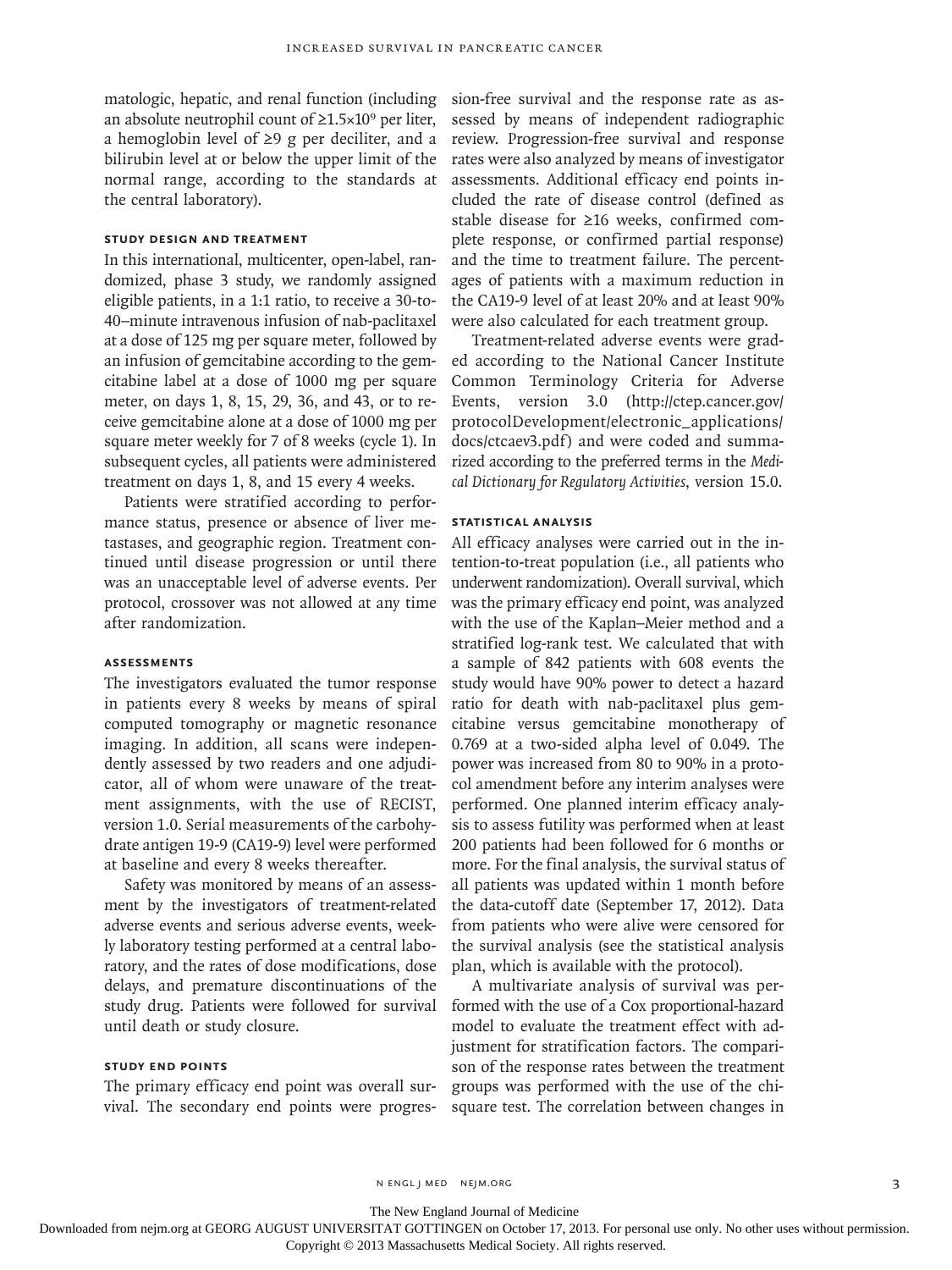serum levels of CA19-9 and survival was evaluated by means of a Cox regression model.

RESULTS

# **PATIENTS and treatment groups**

A total of 861 patients in North America (63%), eastern Europe (15%), Australia (14%), and western Europe (9%) underwent randomization during the period from May 2009 through April 2012 at 151 community and academic centers in 11 countries. A total of 431 patients were randomly assigned to nab-paclitaxel plus gemcitabine, and 430 to gemcitabine alone (intention-to-treat population). A total of 421 patients received nab-paclitaxel plus

gemcitabine, and 402 received gemcitabine (treated population) (Fig. S1 in the Supplementary Appendix, available at NEJM.org). All demographic and clinical characteristics at baseline were well balanced between the two groups (Table 1).

# **EFFICACY**

# *Overall Survival*

The survival analysis was based on 692 deaths (80% of patients), including 333 in the nab-paclitaxel–gemcitabine group (77%) and 359 in the gemcitabine group (83%). In the intention-to-treat population, the median survival was 8.5 months (95% confidence interval [CI], 7.89 to 9.53) with nab-paclitaxel plus gemcitabine, as compared with 6.7 months (95% CI, 6.01 to 7.23) with gemcitabine

| Table 1. Characteristics of the Patients at Baseline.*   |                                                   |                                     |                      |  |
|----------------------------------------------------------|---------------------------------------------------|-------------------------------------|----------------------|--|
| Characteristic                                           | nab-Paclitaxel<br>plus Gemcitabine<br>$(N = 431)$ | Gemcitabine<br>Alone<br>$(N = 430)$ | Total<br>$(N = 861)$ |  |
| Age                                                      |                                                   |                                     |                      |  |
| No. of yr                                                |                                                   |                                     |                      |  |
| Median                                                   | 62                                                | 63                                  | 63                   |  |
| Range                                                    | $27 - 86$                                         | $32 - 88$                           | $27 - 88$            |  |
| Distribution - no. (%)                                   |                                                   |                                     |                      |  |
| $<$ 65 yr                                                | 254 (59)                                          | 242 (56)                            | 496 (58)             |  |
| $\geq 65$ yr                                             | 177(41)                                           | 188 (44)                            | 365(42)              |  |
| $Sex - no. (%)$                                          |                                                   |                                     |                      |  |
| Female                                                   | 186 (43)                                          | 173 (40)                            | 359 (42)             |  |
| Male                                                     | 245 (57)                                          | 257 (60)                            | 502 (58)             |  |
| Race or ethnic group - no. (%) <sup>+</sup>              |                                                   |                                     |                      |  |
| Asian                                                    | 8(2)                                              | 9(2)                                | 17(2)                |  |
| <b>Black</b>                                             | 16(4)                                             | 16(4)                               | 32(4)                |  |
| White                                                    | 378 (88)                                          | 375 (87)                            | 753 (87)             |  |
| Hispanic                                                 | 25(6)                                             | 26(6)                               | 51(6)                |  |
| Other                                                    | 4(1)                                              | 4(1)                                | 8(1)                 |  |
| Region - no. (%)                                         |                                                   |                                     |                      |  |
| Australia                                                | 61(14)                                            | 59 (14)                             | 120(14)              |  |
| Eastern Europe                                           | 64(15)                                            | 62(14)                              | 126(15)              |  |
| North America                                            | 268 (62)                                          | 271 (63)                            | 539 (63)             |  |
| Western Europe                                           | 38(9)                                             | 38(9)                               | 76(9)                |  |
| Karnofsky performance-status score - no./total no. (%) ± |                                                   |                                     |                      |  |
| 100                                                      | 69/429 (16)                                       | 69/429 (16)                         | 138/858 (16)         |  |
| 90                                                       | 179/429 (42)                                      | 199/429 (46)                        | 378/858 (44)         |  |
| 80                                                       | 149/429 (35)                                      | 128/429 (30)                        | 277/858 (32)         |  |
| 70                                                       | 30/429(7)                                         | 33/429(8)                           | 63/858(7)            |  |
| 60                                                       | $2/429$ (<1)                                      | 0/429                               | $2/858$ (<1)         |  |

4 N ENGL J MED NEJM.ORG

The New England Journal of Medicine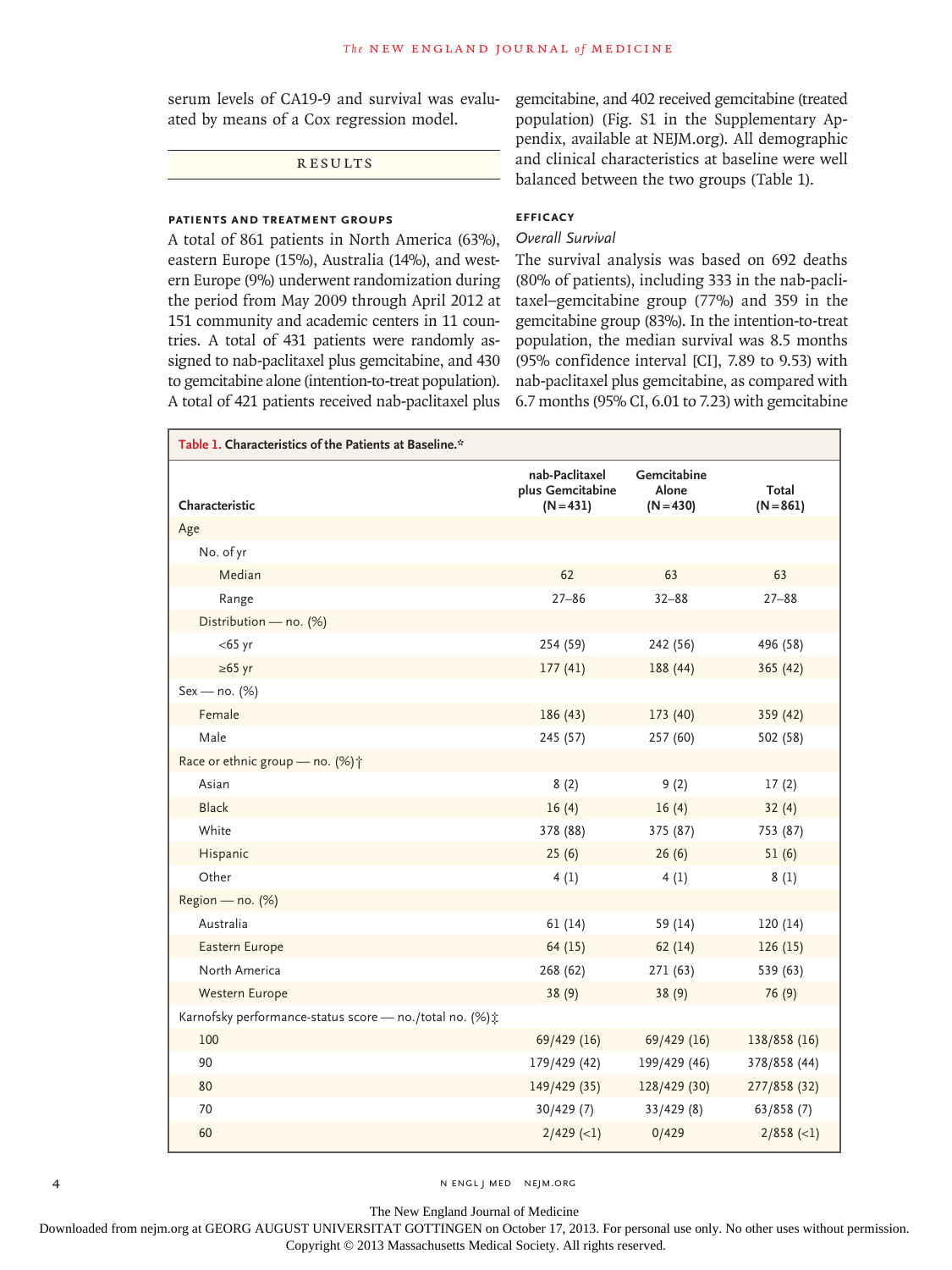| Table 1. (Continued.)                                  |                                                   |                                          |                      |  |
|--------------------------------------------------------|---------------------------------------------------|------------------------------------------|----------------------|--|
| Characteristic                                         | nab-Paclitaxel<br>plus Gemcitabine<br>$(N = 431)$ | Gemcitabine<br>Alone<br>$(N = 430)$      | Total<br>$(N = 861)$ |  |
| Pancreatic tumor location - no. (%)                    |                                                   |                                          |                      |  |
| Head                                                   | 191 (44)                                          | 180 (42)                                 | 371 (43)             |  |
| Body                                                   | 132(31)                                           | 136 (32)                                 | 268 (31)             |  |
| Tail                                                   | 105(24)                                           | 110(26)                                  | 215(25)              |  |
| Unknown                                                | 3(1)                                              | 4(1)                                     | 7(1)                 |  |
| Site of metastatic disease - no. (%)                   |                                                   |                                          |                      |  |
| Liver                                                  | 365 (85)                                          | 360 (84)                                 | 725 (84)             |  |
| Lung                                                   | 153 (35)                                          | 184(43)                                  | 337 (39)             |  |
| Peritoneum                                             | 19(4)                                             | 10(2)                                    | 29(3)                |  |
| No. of metastatic sites - no. (%)                      |                                                   |                                          |                      |  |
| 1                                                      | 33(8)                                             | 21(5)                                    | 54(6)                |  |
| $\overline{2}$                                         | 202 (47)                                          | 206 (48)                                 | 408 (47)             |  |
| $\overline{3}$                                         | 136 (32)                                          | 140(33)                                  | 276 (32)             |  |
| >3                                                     | 60(14)                                            | 63(15)                                   | 123(14)              |  |
| Level of carbohydrate antigen 19-9 - no./total no. (%) |                                                   |                                          |                      |  |
| Normal                                                 | 60/379 (16)                                       | 56/371(15)                               | 116/750 (15)         |  |
| ULN to <59x ULN                                        | 122/379 (32)                                      | 120/371 (32)                             | 242/750 (32)         |  |
| $\geq 59 \times$ ULN                                   | 197/379 (52)                                      | 195/371 (53)                             | 392/750 (52)         |  |
| Carbohydrate antigen 19-9 - U/ml¶                      |                                                   |                                          |                      |  |
| Median                                                 | 2293.7                                            | 2759.2                                   | 2469.7               |  |
| Range                                                  |                                                   | $1.9 - 6, 159, 233.0$ 0.3-12, 207, 654.2 | $0.3 - 12,207,654.2$ |  |
| Previous therapy - no. (%)                             |                                                   |                                          |                      |  |
| Radiation therapy                                      | 19(4)                                             | 11(3)                                    | 30(3)                |  |
| Chemotherapy                                           | 23(5)                                             | 12(3)                                    | 35(4)                |  |
| Whipple procedure                                      | 32(7)                                             | 30(7)                                    | 62(7)                |  |
| <b>Biliary stent</b>                                   | 80 (19)                                           | 68 (16)                                  | 148(17)              |  |

\* There were no significant between-group differences at baseline. The term nab-paclitaxel denotes 130-nm albumin-bound paclitaxel, and ULN upper limit of the normal range.

† Race or ethnic group was self-reported.

‡ Karnofsky performance-status scores range from 0 to 100, with higher scores indicating better performance status. Two patients in the nab-paclitaxel–gemcitabine group had a score of 70 or more at the screening visit but a score of 60 at the baseline visit on day 1 of cycle 1.

§ The normal range was 0 to 35 U per milliliter. Approximately 10 to 15% of patients with pancreatic cancer do not have Lewis antigens and thus do not have the ability to secrete carbohydrate antigen 19-9.

¶Data were missing for 52 patients in the nab-paclitaxel–gemcitabine group and for 59 in the gemcitabine group.

(hazard ratio for death, 0.72; 95% CI, 0.62 to 0.83; P<0.001) (Fig. 1A).

At the time point at which 25% of the patients were alive, survival was longer in the nabpaclitaxel–gemcitabine group than in the gemcitabine group (14.8 months vs. 11.4 months). Data time of the analysis or had been lost to follow-up. survival in the nab-paclitaxel–gemcitabine group, as compared with data for 17% of the patients in the gemcitabine group, with a median follow-up of 9.1 months (range, 0.1 to 36.9) and 7.4 months (range, 0.0 to 31.3), respectively.

were censored if the patients were alive at the nificantly higher with nab-paclitaxel plus gem-Data for 23% of the patients were censored for regression analysis of survival with the stratifi-The 1-year and 2-year survival rates were sigcitabine than with gemcitabine (Table 2). A Cox

n engl j med nejm.org 5

The New England Journal of Medicine

Downloaded from nejm.org at GEORG AUGUST UNIVERSITAT GOTTINGEN on October 17, 2013. For personal use only. No other uses without permission.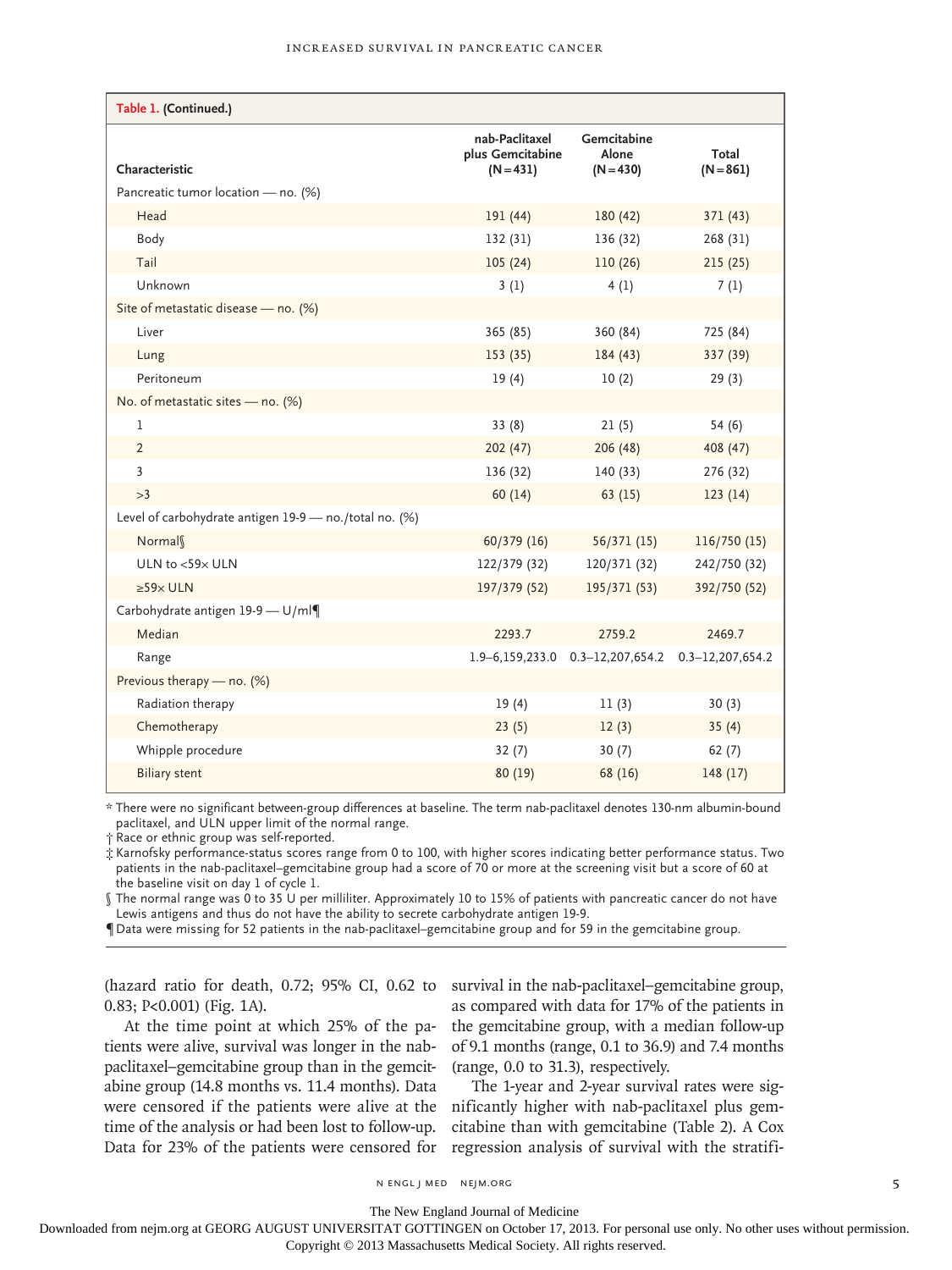cation factors as covariates was performed. In addition to a significant treatment effect with nab-paclitaxel plus gemcitabine, with a hazard ratio for death of 0.71 (95% CI, 0.61 to 0.83; P<0.001), the Karnofsky performance-status score and the presence or absence of liver metastases were independent predictors of survival.

# *Second-Line Therapy*

The rate of the use of subsequent anticancer therapy was balanced between the treatment groups: 38% in the nab-paclitaxel–gemcitabine group and 42% in the gemcitabine group. A total of 27 patients (6%) in the gemcitabine group crossed over to receive a regimen that included nab-paclitaxel. When the data for survival were censored at the time of the initiation of subsequent therapy, there was significantly longer survival with nab-paclitaxel plus gemcitabine than with gemcitabine (median survival, 9.4 months vs. 6.8 months; hazard ratio for death, 0.68; 95% CI, 0.56 to 0.82; P<0.001).

# *Progression-free Survival*

In the analysis of progression-free survival according to independent assessment, 542 patients (63%) had progression of disease or died, including 64% of the patients in the nab-paclitaxel– gemcitabine group and 62% in the gemcitabine group. There was significantly longer progressionfree survival in the nab-paclitaxel–gemcitabine group than in the gemcitabine group, with a median of 5.5 months (95% CI, 4.5 to 5.9) versus 3.7 months (95% CI, 3.6 to 4.0) (hazard ratio for disease progression or death, 0.69; 95% CI, 0.58 to 0.82; P<0.001) (Fig. 1B and Table 2). The rate of progression-free survival at 1 year was 16% in the nab-paclitaxel–gemcitabine group, as compared with 9% in the gemcitabine group. The median progression-free survival according to investigator assessment was 5.3 months (95% CI, 4.4 to 5.5) with nab-paclitaxel plus gemcitabine versus 3.5 months (95% CI, 3.2 to 3.6) with gemcitabine (hazard ratio for disease progression or death, 0.61; 95% CI, 0.52 to 0.71; P<0.001) (Fig. 1C) — a finding that was similar to that for progression-free survival according to independent review.

## *Time to Treatment Failure*

The median time to treatment failure, according to independent review, was 5.1 months (95% CI, 4.1 to 5.5) in the nab-paclitaxel–gemcitabine group,

**Figure 1 (facing page). Kaplan–Meier Curves for Survival and Progression-free Survival in the Intention-to-Treat Population.**

The dashed line indicates the median and the solid line the time point at which 25% of the patients were alive. The term nab*-*paclitaxel denotes 130-nm albumin-bound paclitaxel.

as compared with 3.6 months (95% CI, 3.5 to 3.9) in the gemcitabine group (hazard ratio, 0.70; 95% CI, 0.60 to 0.80; P<0.001).

### *Overall Response Rates*

The response rate according to independent review was significantly higher with nab-paclitaxel plus gemcitabine than with gemcitabine (23% [95% CI, 19 to 27] vs. 7% [95% CI, 5 to 10]; P<0.001; response-rate ratio, 3.19 [95% CI, 2.18 to 4.66]) (Table 2). Similarly, the response rate that was based on investigator assessment was significantly higher with nab-paclitaxel plus gemcitabine than with gemcitabine (29% [95% CI, 25 to 34] vs. 8% [95% CI, 5 to 11]; P<0.001; response-rate ratio, 3.81 [95% CI, 2.66 to 5.46]).

The rate of disease control (confirmed response or stable disease for ≥16 weeks), according to independent assessment, was 48% (95% CI, 43 to 53) in the nab-paclitaxel–gemcitabine group and 33% (95% CI, 28 to 37) in the gemcitabine group (rate ratio for disease control, 1.46; 95% CI, 1.23 to 1.72; P<0.001) (Table 2).

### *Subgroup Analyses*

The treatment effect consistently favored the nab-paclitaxel–gemcitabine group across the majority of prespecified subgroups. In general, the patients with more advanced disease — those with poorer performance status (Karnofsky performance-status score of 70 or 80), the presence of liver metastasis, more than three sites of metastatic disease, metastatic pancreatic cancer at the initial diagnosis, or a CA19-9 level that was 59 times the upper limit of the normal range or higher had the greatest reduction in the risk of death (Fig. 2A). Similar trends were observed for progression-free survival according to subgroup (Fig. 2B).

# *CA19-9*

A total of 379 patients in the nab-paclitaxel– gemcitabine group and 371 patients in the gemcitabine group had a baseline CA19-9 measure-

6 N ENGL J MED NEJM.ORG

The New England Journal of Medicine

Downloaded from nejm.org at GEORG AUGUST UNIVERSITAT GOTTINGEN on October 17, 2013. For personal use only. No other uses without permission.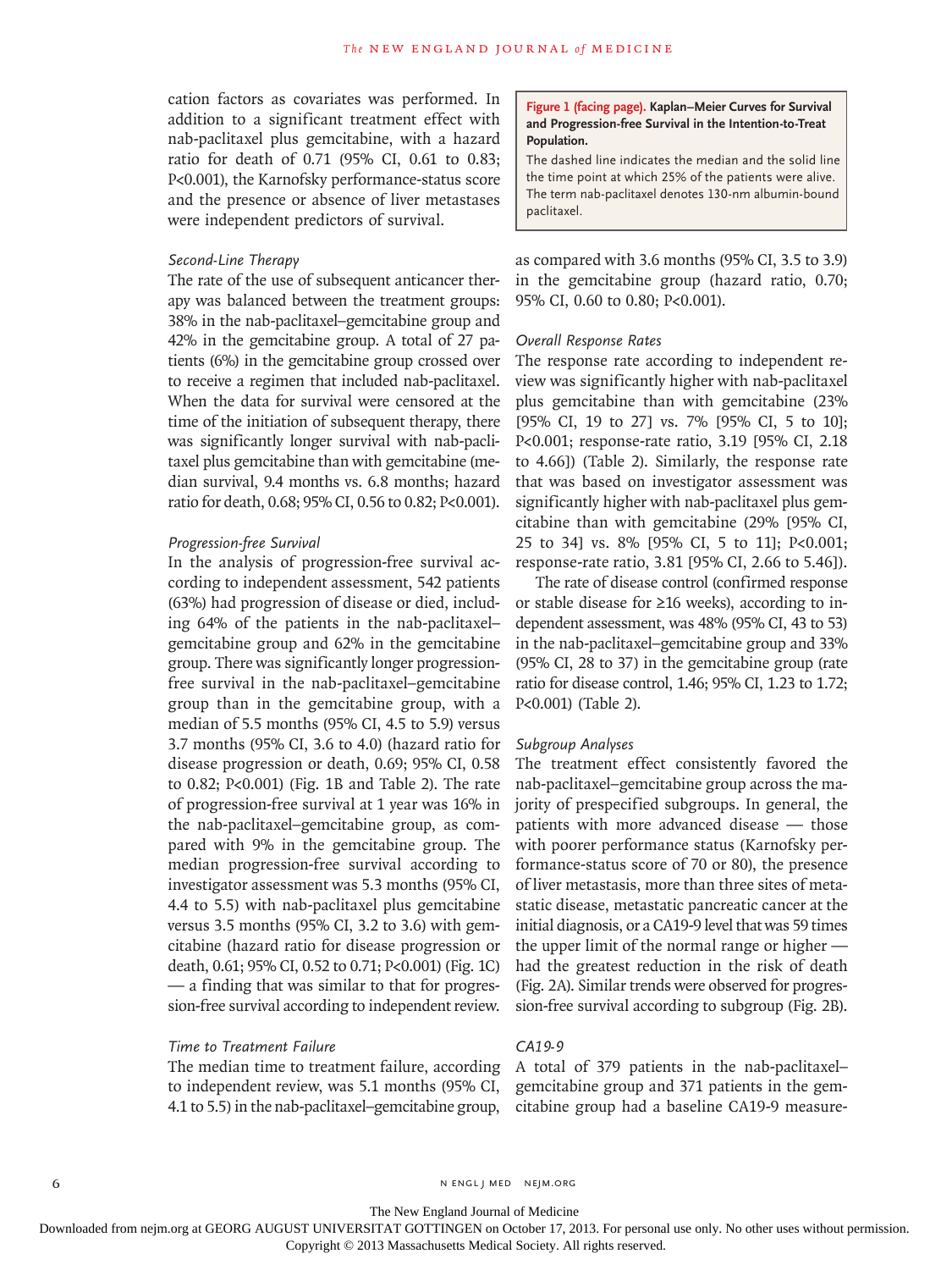

n engl j med nejm.org 7

The New England Journal of Medicine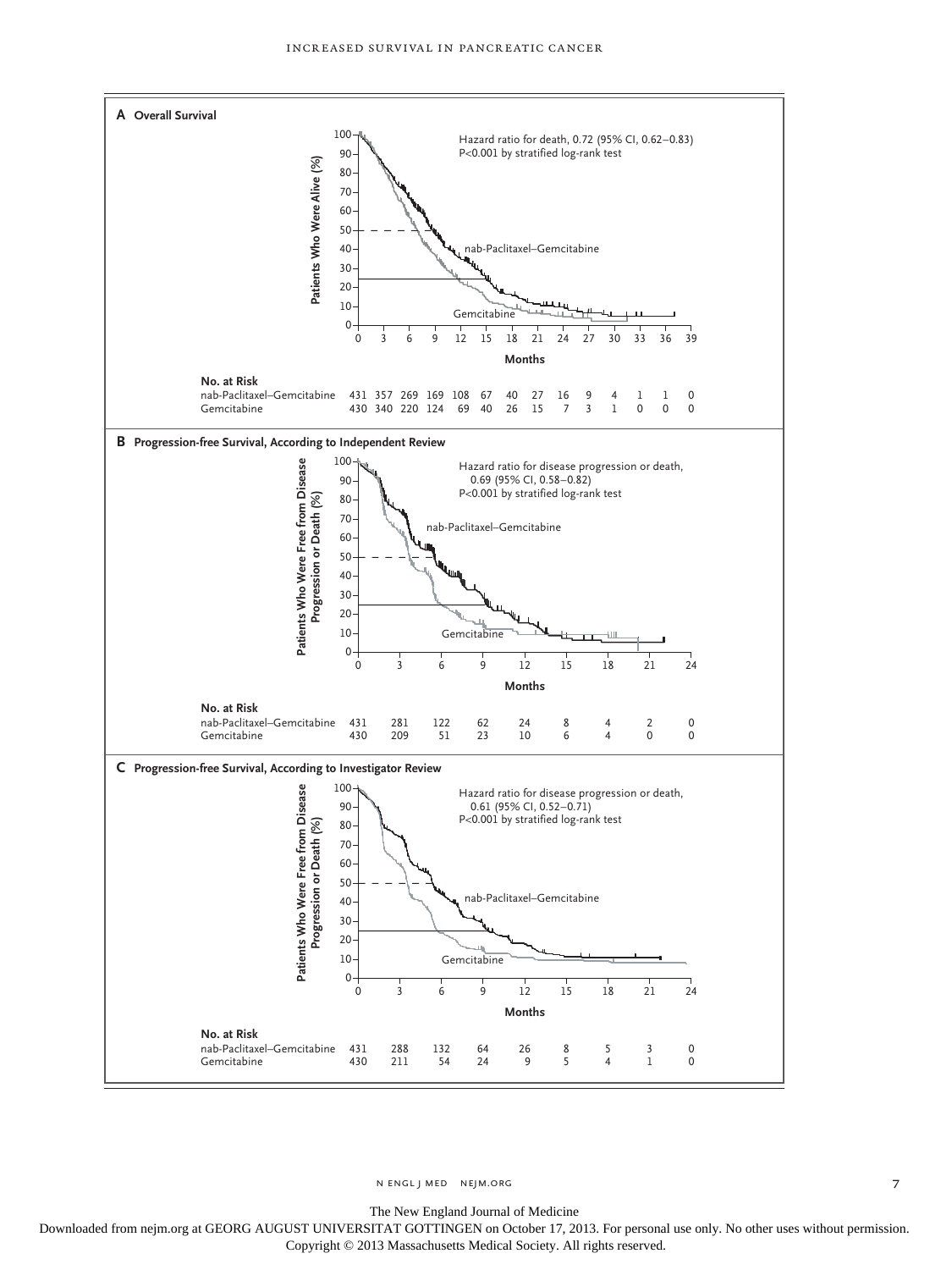| Table 2. Overall Survival, Progression-free Survival, and Response Rates in the Intention-to-Treat Population. |                                    |                                     |                                                            |                  |
|----------------------------------------------------------------------------------------------------------------|------------------------------------|-------------------------------------|------------------------------------------------------------|------------------|
| <b>Efficacy Variable</b>                                                                                       | nab-Paclitaxel<br>plus Gemcitabine | Gemcitabine<br>Alone<br>$(N = 430)$ | <b>Hazard Ratio</b><br>or Response-Rate Ratio<br>(95% CI)* | P Value          |
| <b>Overall survival</b>                                                                                        | $(N = 431)$                        |                                     |                                                            |                  |
|                                                                                                                |                                    |                                     |                                                            |                  |
| Median overall survival - mo (95% CI)                                                                          | $8.5(7.9-9.5)$                     | $6.7(6.0 - 7.2)$                    | $0.72(0.62 - 0.83)$                                        | < 0.001          |
| Survival rate - % (95% CI)                                                                                     |                                    |                                     |                                                            |                  |
| 6 mo                                                                                                           | $67(62 - 71)$                      | 55 (50-60)                          |                                                            | < 0.001          |
| $12 \text{ mo}$<br>$18 \text{ mo}$                                                                             | $35(30-39)$                        | $22(18-27)$                         |                                                            | < 0.001<br>0.008 |
|                                                                                                                | $16(12-20)$                        | $9(6-12)$                           |                                                            |                  |
| 24 mo                                                                                                          | $9(6-13)$                          | $4(2-7)$                            |                                                            | 0.02             |
| Progression-free survival                                                                                      |                                    |                                     |                                                            |                  |
| Median progression-free survival - mo (95% CI)                                                                 | $5.5(4.5-5.9)$                     | $3.7(3.6-4.0)$                      | $0.69(0.58 - 0.82)$                                        | < 0.001          |
| Rate of progression-free survival - % (95% CI)                                                                 |                                    |                                     |                                                            |                  |
| 6 mo                                                                                                           | 44 (39-50)                         | $25(20-30)$                         |                                                            |                  |
| $12 \text{ mo}$                                                                                                | $16(12-21)$                        | $9(5-14)$                           |                                                            |                  |
| Response                                                                                                       |                                    |                                     |                                                            |                  |
| Rate of objective response                                                                                     |                                    |                                     |                                                            |                  |
| Independent review                                                                                             |                                    |                                     |                                                            |                  |
| No. of patients with a response                                                                                | 99                                 | 31                                  | $3.19(2.18 - 4.66)$                                        | < 0.001          |
| % (95% CI)                                                                                                     | $23(19-27)$                        | $7(5-10)$                           |                                                            |                  |
| Investigator review                                                                                            |                                    |                                     |                                                            |                  |
| No. of patients with a response                                                                                | 126                                | 33                                  | $3.81(2.66 - 5.46)$                                        | < 0.001          |
| % (95% CI)                                                                                                     | $29(25-34)$                        | $8(5-11)$                           |                                                            |                  |
| Rate of disease control <sup>+</sup>                                                                           |                                    |                                     |                                                            |                  |
| No. of patients                                                                                                | 206                                | 141                                 | $1.46(1.23 - 1.72)$                                        | < 0.001          |
| % (95% CI)                                                                                                     | $48(43 - 53)$                      | $33(28-37)$                         |                                                            |                  |
| Best response according to independent review -<br>no. (%)                                                     |                                    |                                     |                                                            |                  |
| Complete response                                                                                              | $1 (-1)$                           | $\mathbf{0}$                        |                                                            |                  |
| Partial response                                                                                               | 98 (23)                            | 31(7)                               |                                                            |                  |
| Stable disease                                                                                                 | 118 (27)                           | 122 (28)                            |                                                            |                  |
| Progressive disease                                                                                            | 86 (20)                            | 110 (26)                            |                                                            |                  |
| Could not be evaluated;                                                                                        | 128 (30)                           | 167(39)                             |                                                            |                  |

\* The hazard ratio for death is provided for overall survival, and the hazard ratio for progression or death is provided for progression-free survival, with a hazard ratio of less than 1 favoring the nab-paclitaxel–gemcitabine group. The response-rate ratios are provided for the response rates, with a response-rate ratio of more than 1 favoring the nab-paclitaxel–gemcitabine group. The 95% confidence interval for response-rate ratios was calculated according to the asymptotic 95% confidence interval of the relative risk in the nab-paclitaxel–gemcitabine group, as compared with the gemcitabine group.

† Disease control included confirmed complete response, confirmed partial response, and stable disease for 16 weeks or more.

‡ Included are 72 patients (17%) in the nab-paclitaxel–gemcitabine group and 87 (20%) in the gemcitabine group who did not have an assess ment after the baseline visit.

a decrease from baseline of at least 20% (P<0.001), CA19-9 level had a median survival of 13.5months,

ment. A total of 61% of the patients in the and 31% versus 14% had a decrease of at least nab*-*paclitaxel–gemcitabine group, as compared 90% (P<0.001). Patients in the two treatment with 44% of those in the gemcitabine group, had groups who had a decrease of at least 90% in the

8 N ENGL J MED NEJM.ORG

The New England Journal of Medicine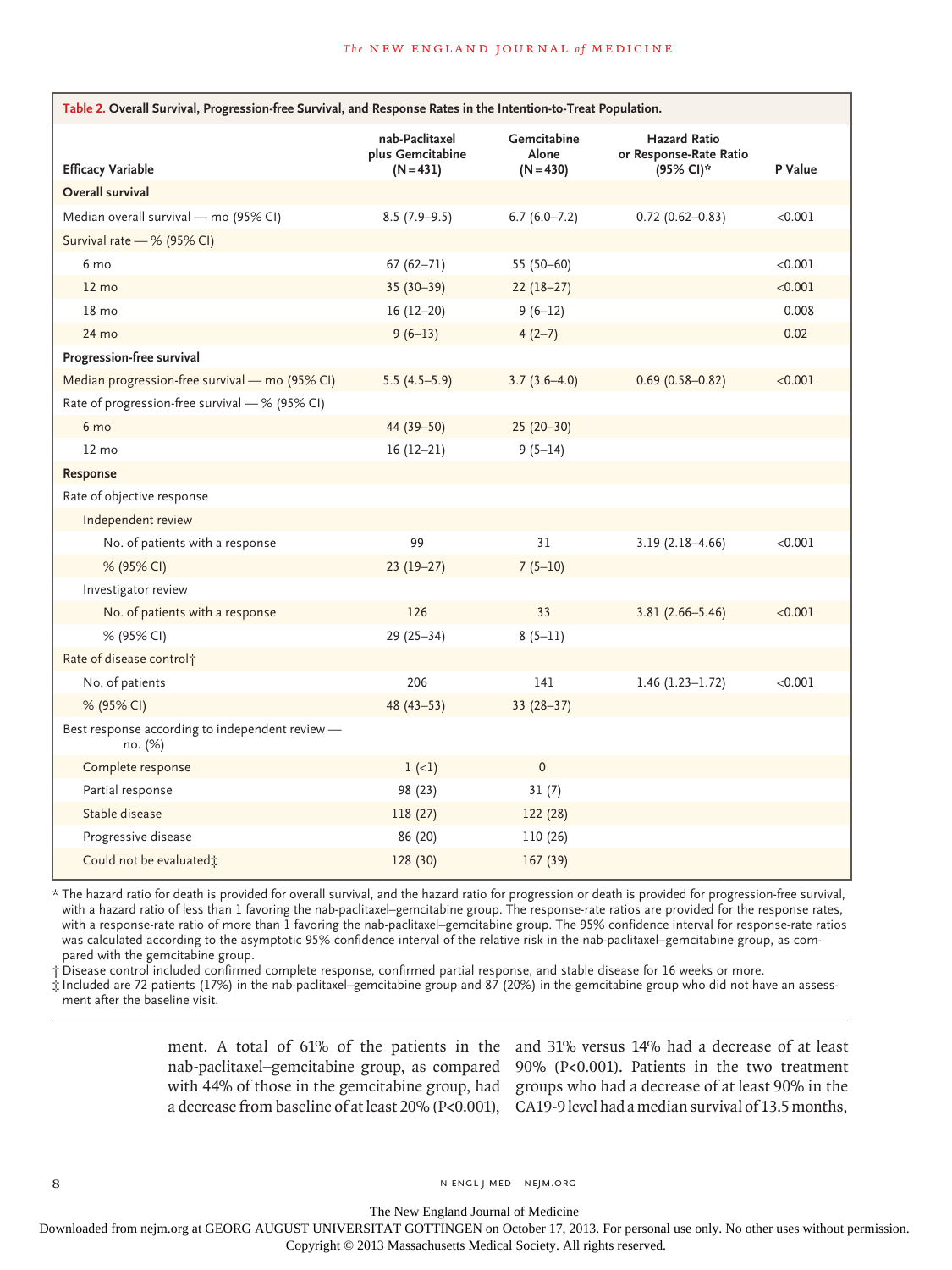as compared with 8.2 months among those with a decrease of less than 90% (hazard ratio for death, 0.53; 95% CI, 0.43 to 0.67; P<0.001).

## **TREATMENT EXPOSURE**

The median duration of treatment was 3.9 months (range, 0.1 to 21.9) in the nab-paclitaxel–gemcitabine group and 2.8 months (range, 0.1 to 21.5) in the gemcitabine group, with 32% and 15% of patients, respectively, receiving treatment for at least 6 months. In the nab-paclitaxel–gemcitabine group, 41% of the patients had reductions in the nab-paclitaxel dose and 47% had reductions in the gemcitabine dose. In total, 71% of all nab-paclitaxel doses administered during the study were at the full dose of 125 mg per square meter. The median relative dose intensity (the proportion of the administered cumulative dose relative to the planned cumulative dose) in the nab-paclitaxel–gemcitabine group was 81% for nab-paclitaxel and 75% for gemcitabine.

In the gemcitabine group, 33% of patients had dose reductions, resulting in a median relative dose intensity of 85%. The median cumulative dose of gemcitabine delivered was greater in the nab-paclitaxel–gemcitabine group than in the gemcitabine group (11,400 mg per square meter vs. 9000 mg per square meter); this difference was related to the increased duration of treatment in the nab-paclitaxel–gemcitabine group.

### **SAFETY**

In the nab-paclitaxel–gemcitabine group, the most frequently reported nonhematologic adverse events related to treatment were fatigue (in 54% of patients), alopecia (in 50%), and nausea (in 49%). Treatment-related adverse events of grade 3 or higher that were reported more often in the nabpaclitaxel–gemcitabine group than in the gemcitabine group were neutropenia, leukopenia, fatigue, and peripheral neuropathy (Table 3). The incidences of anemia and thrombocytopenia were similar in the two groups. The incidence of febrile neutropenia was low and was similar in the two treatment groups. The incidence of peripheral neuropathy (all grades) leading to the discontinuation of nab-paclitaxel was 8%, and the incidence leading to a dose reduction was 10%.

None of the patients had grade 4 neuropathy. Among patients who received treatment for 4 months (the average treatment duration), the rate of grade 3 neuropathy was 7%. In the nabpaclitaxel–gemcitabine group, the median time to the first occurrence of grade 3 neuropathy was 140 days, and the median time to improvement from grade 3 to grade 2 was 21 days and to grade 1 or resolution of the event was 29 days. Of the patients who had grade 3 peripheral neuropathy, 44% resumed treatment at a reduced dose of nab-paclitaxel within a median of 23 days after the onset of a grade 3 event.

The proportion of patients with serious adverse events was similar in the two treatment groups (50% with nab-paclitaxel plus gemcitabine and 43% with gemcitabine). Fatal events were reported for 4% of the patients in each treatment group. Sepsis (all grades) was reported more often in the nab-paclitaxel–gemcitabine group than in the gemcitabine group (5% vs. 2%), as was pneumonitis (4% vs. 1%).

## DISCUSSION

This large, randomized, international, phase 3 study showed that nab-paclitaxel plus gemcitabine led to a significant improvement in survival at all time points. In particular, the survival curves separated early, with a median improvement of 1.8 months and an improvement of 3.4 months at the time point when 25% of the patients were alive (Fig. 1A). The rate of survival was significantly higher in the nab-paclitaxel– gemcitabine group than in the gemcitabine group — by 59% at 1 year (35% vs. 22%) and by more than 100% at 2 years (9% vs. 4%). A sensitivity analysis of survival showed that the difference between the treatment groups could not be attributed to the use of second-line therapy. The treatment effect consistently favored the nabpaclitaxel–gemcitabine group across the majority of prespecified subgroups.

With respect to the secondary end points (progression-free survival and response rate) and all other efficacy end points, there were consistent, significant improvements with nab-paclitaxel plus gemcitabine, supporting the results of the primary analysis of overall survival. The improvement in progression-free survival corresponded to a 31% reduction in the risk of progression or death with nab-paclitaxel plus gemcitabine, as compared with gemcitabine. The response rate

n engl j med nejm.org 9

The New England Journal of Medicine

Downloaded from nejm.org at GEORG AUGUST UNIVERSITAT GOTTINGEN on October 17, 2013. For personal use only. No other uses without permission.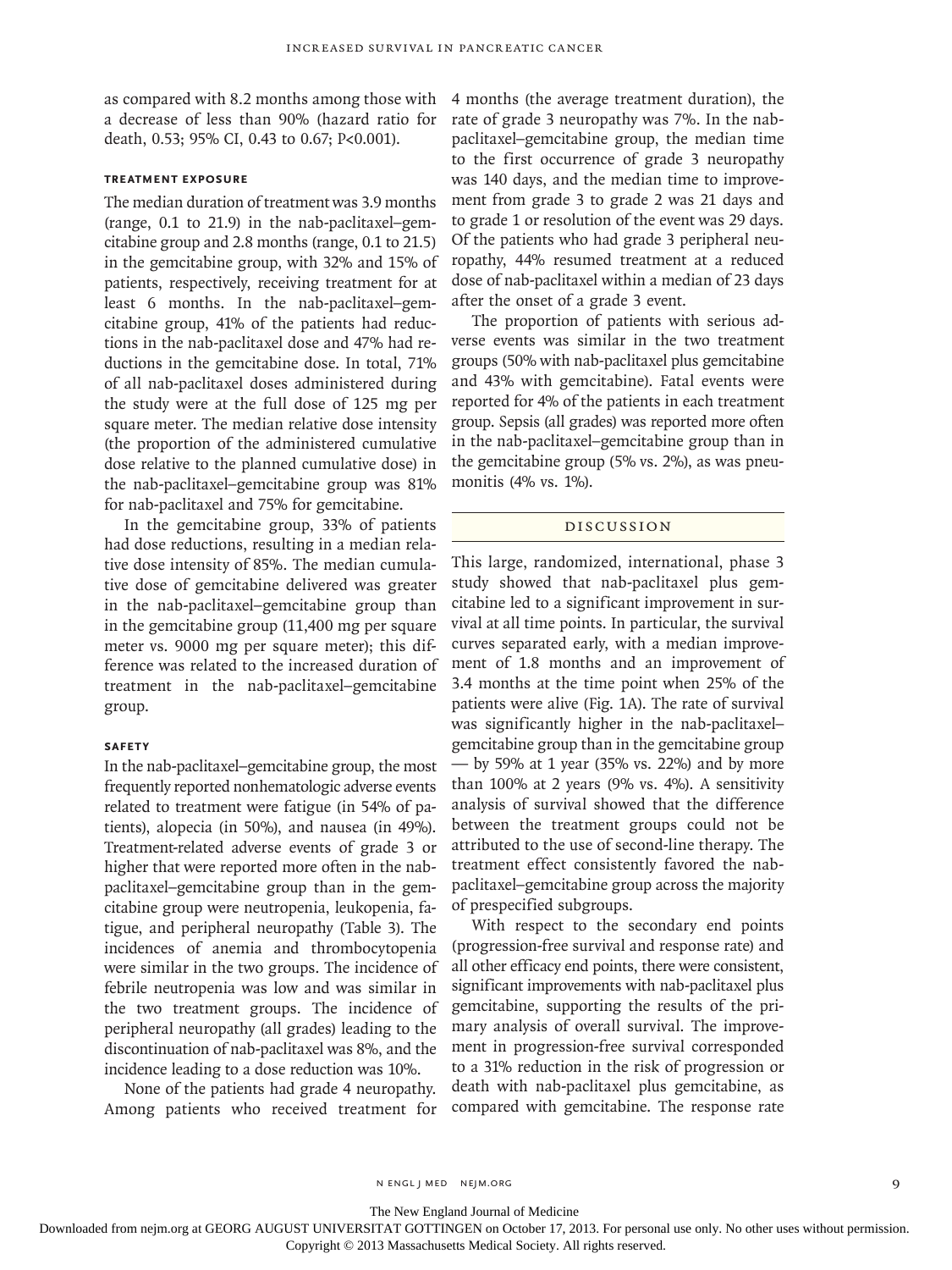| A Overall Survival                 |                                |                    |                                                                |                                            |
|------------------------------------|--------------------------------|--------------------|----------------------------------------------------------------|--------------------------------------------|
| Subgroup                           | nab-Paclitaxel-<br>Gemcitabine | Gemcitabine        | Hazard Ratio for Death (95% CI)                                |                                            |
|                                    | no. of events/no. of patients  |                    |                                                                |                                            |
| All patients                       | 333/431                        | 359/430            | ⊷                                                              | $0.72$ (0.62-0.83)                         |
| Age                                |                                |                    |                                                                |                                            |
| $<$ 65 yr                          | 188/254                        | 209/242            |                                                                | $0.65(0.53 - 0.79)$                        |
| $≥65$ yr                           | 145/177                        | 150/188            |                                                                | $0.81(0.63 - 1.03)$                        |
| Sex                                |                                |                    |                                                                |                                            |
| Female<br>Male                     | 138/186                        | 141/173            |                                                                | $0.72$ (0.57-0.93)                         |
| Karnofsky performance-status score | 195/245                        | 218/257            |                                                                | $0.72(0.59 - 0.88)$                        |
| $70 - 80$                          | 142/179                        | 146/161            |                                                                | $0.61(0.48 - 0.78)$                        |
| $90 - 100$                         | 187/248                        | 212/268            |                                                                | $0.75(0.62 - 0.92)$                        |
| Primary tumor location             |                                |                    |                                                                |                                            |
| Head                               | 142/191                        | 155/180            |                                                                | $0.59(0.46 - 0.75)$                        |
| Other                              | 188/237                        | 201/246            |                                                                | $0.80(0.65 - 0.98)$                        |
| Liver metastases<br>Yes            |                                |                    |                                                                |                                            |
| No                                 | 290/365<br>43/66               | 309/360<br>50/70   |                                                                | $0.69(0.59 - 0.81)$<br>$0.86(0.56 - 1.33)$ |
| No. of metastatic sites            |                                |                    |                                                                |                                            |
| 1                                  | 21/33                          | 16/21              |                                                                | $0.41(0.19 - 0.88)$                        |
| $\overline{2}$                     | 159/202                        | 163/206            |                                                                | $0.75(0.60 - 0.95)$                        |
| 3                                  | 104/136                        | 121/140            |                                                                | $0.79(0.61 - 1.04)$                        |
| >3                                 | 49/60                          | 59/63              |                                                                | $0.50(0.33 - 0.76)$                        |
| Level of CA19-9                    |                                |                    |                                                                |                                            |
| Normal<br>$<$ 59 $\times$ ULN      | 47/60                          | 43/56              |                                                                | $1.07(0.69 - 1.66)$                        |
| $\geq$ 59 $\times$ ULN             | 96/122<br>151/197              | 95/120<br>171/195  |                                                                | $0.83(0.61 - 1.12)$<br>$0.61(0.48 - 0.77)$ |
| Region                             |                                |                    |                                                                |                                            |
| Australia                          | 50/61                          | 53/59              |                                                                | $0.67(0.44 - 1.01)$                        |
| Eastern Europe                     | 62/64                          | 59/62              |                                                                | $0.84(0.58 - 1.23)$                        |
| Western Europe                     | 14/38                          | 17/38              |                                                                | $0.72(0.35 - 1.47)$                        |
| North America                      | 207/268                        | 230/271            |                                                                | $0.68$ (0.56-0.82)                         |
|                                    |                                |                    | 0.25<br>0.125<br>0.50<br>1.00                                  | 2.00                                       |
|                                    |                                |                    | nab-Paclitaxel-Gemcitabine Better<br><b>Gemcitabine Better</b> |                                            |
|                                    |                                |                    |                                                                |                                            |
|                                    |                                |                    |                                                                |                                            |
| <b>B</b> Progression-free Survival |                                |                    |                                                                |                                            |
|                                    | nab-Paclitaxel-                |                    |                                                                |                                            |
| Subgroup                           | Gemcitabine                    | Gemcitabine        | Hazard Ratio for Disease Progression or Death (95% CI)         |                                            |
|                                    | no. of events/no. of patients  |                    |                                                                |                                            |
| All patients                       | 277/431                        | 265/430            | ⊷                                                              | $0.69$ (0.58-0.82)                         |
| Age                                |                                |                    |                                                                |                                            |
| $<$ 65 yr                          | 172/254                        | 149/242            |                                                                | $0.69$ (0.55-0.87)                         |
| ≥65 yr<br>Sex                      | 105/177                        | 116/188            |                                                                | $0.69(0.52 - 0.91)$                        |
| Female                             | 114/186                        | 100/173            |                                                                | $0.79(0.60 - 1.05)$                        |
| Male                               | 163/245                        | 165/257            |                                                                | $0.62$ (0.49-0.78)                         |
| Karnofsky performance-status score |                                |                    |                                                                |                                            |
| $70 - 80$                          | 125/179                        | 118/161            |                                                                | $0.65(0.50 - 0.84)$                        |
| $90 - 100$                         | 150/248                        | 146/268            |                                                                | $0.68$ (0.53-0.86)                         |
| Primary tumor location             |                                |                    |                                                                |                                            |
| Head<br>Other                      | 118/191                        | 110/180<br>155/246 |                                                                | $0.53(0.40-0.71)$                          |
| Liver metastases                   | 158/237                        |                    |                                                                | $0.74(0.59 - 0.94)$                        |
| Yes                                | 242/365                        | 238/360            |                                                                | $0.65(0.54 - 0.78)$                        |
| No                                 | 35/66                          | 27/70              |                                                                | $0.92(0.54 - 1.58)$                        |
| No. of metastatic sites            |                                |                    |                                                                |                                            |
| 1                                  | 17/33                          | 17/21              |                                                                | $0.38(0.16 - 0.89)$                        |
| $\overline{2}$                     | 130/202                        | 118/206            |                                                                | $0.73$ $(0.57 - 0.95)$                     |
| $\overline{3}$                     | 89/136                         | 88/140             |                                                                | $0.78(0.57 - 1.06)$                        |
| >3<br>Level of CA19-9              | 41/60                          | 42/63              |                                                                | $0.35(0.21 - 0.59)$                        |
| Normal                             | 37/60                          | 37/56              |                                                                | $0.80(0.47 - 1.36)$                        |
| $<$ 59 $\times$ ULN                | 84/122                         | 68/120             |                                                                | 0.71 (0.50-1.01)                           |
| $\geq$ 59 $\times$ ULN             | 126/197                        | 133/195            |                                                                | $0.59(0.46 - 0.77)$                        |
| Region                             |                                |                    |                                                                |                                            |
| Australia                          | 42/61                          | 45/59              |                                                                | $0.60(0.38 - 0.94)$                        |
| Eastern Europe                     | 47/64                          | 49/62              |                                                                | $0.84(0.55 - 1.29)$                        |
| Western Europe                     | 21/38                          | 19/38              |                                                                | $0.78(0.40 - 1.51)$                        |
| North America                      | 167/268                        | 152/271            |                                                                | $0.64$ (0.51-0.80)                         |
|                                    |                                |                    | 0.25<br>0.125<br>1.00<br>0.50                                  | 2.00                                       |
|                                    |                                |                    | nab-Paclitaxel-Gemcitabine Better Gemcitabine Better           |                                            |

10 NENGL J MED NEJM.ORG

The New England Journal of Medicine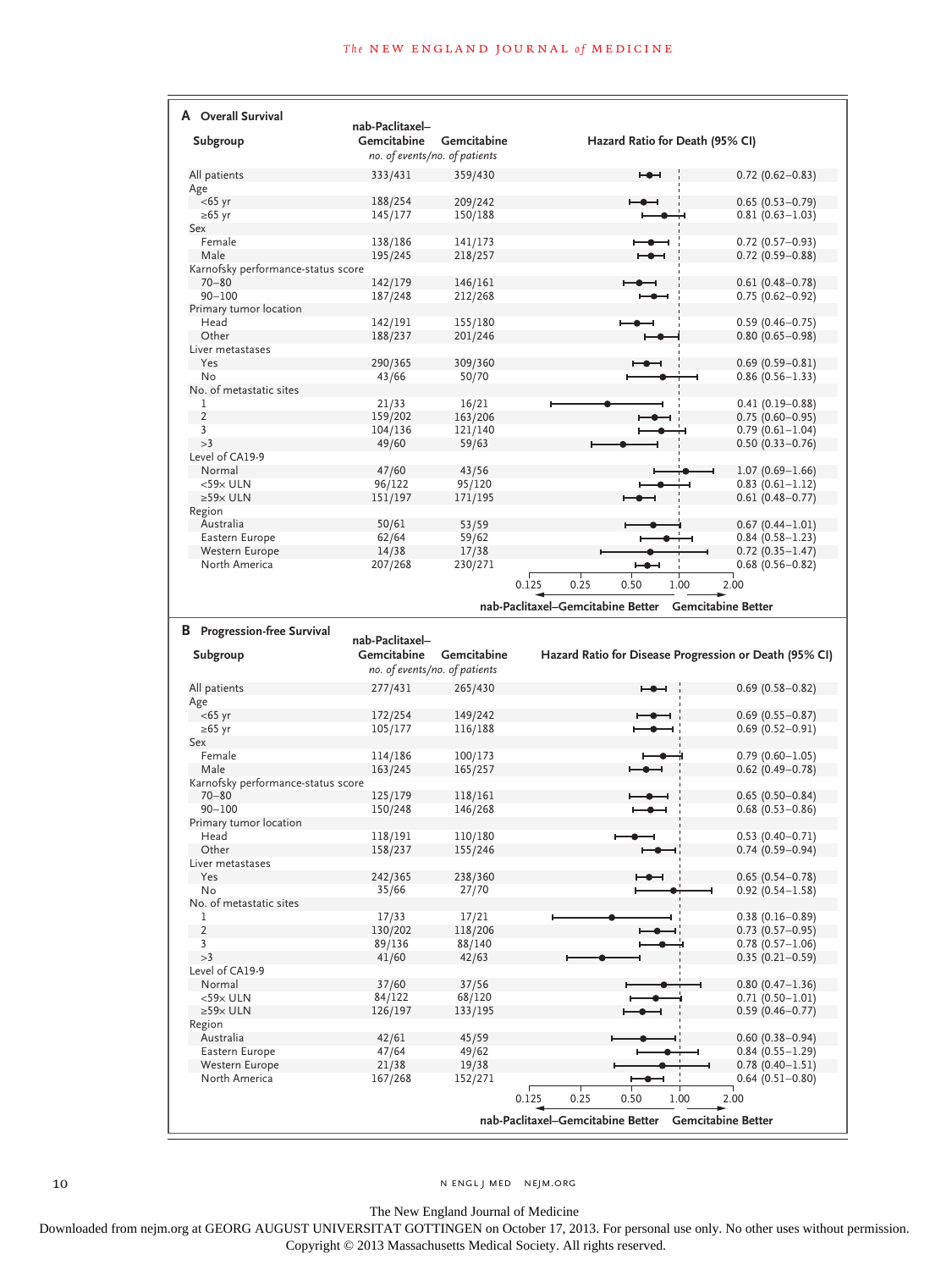## **Figure 2 (facing page). Forest Plots of the Treatment Effect on Survival and Progression-free Survival in Prespecified Subgroups.**

Karnofsky performance-status scores range from 0 to 100, with higher scores indicating better performance status. CA19-9 denotes carbohydrate antigen 19-9, and ULN upper limit of the normal range.

according to independent review was tripled with nab-paclitaxel plus gemcitabine. The results with respect to progression-free survival and response rate as assessed by the investigators were consistent with those as assessed by independent review. A higher percentage of patients in the nab-paclitaxel–gemcitabine group than in the gemcitabine group had a reduction of at least 90% in the CA19-9 level, which has been reported to be associated with an improvement in survival.<sup>21</sup>

Adherence to treatment and dose intensity were high with both agents and in both treat-

ment groups. The addition of nab-paclitaxel to gemcitabine increased the cumulative delivery of gemcitabine. The longer treatment duration and greater cumulative dose in the nab-paclitaxel– gemcitabine group, as compared with the gemcitabine group, showed that this combination can be administered effectively. The suitability of the dosing regimen was confirmed by the observations that the majority of patients did not require a dose reduction and that 71% of the nab-paclitaxel doses were delivered at the starting dose of 125 mg per square meter.

The safety profile for both regimens was consistent with that in previous reports.3,17,22 The rate of serious life-threatening adverse events was not increased with nab-paclitaxel plus gemcitabine, as compared with gemcitabine alone; adverse events were generally grade 3 or lower and resolved without specific treatment. The most notable difference in adverse events between the two treatment groups was observed

| Table 3. Common Adverse Events of Grade 3 or Higher and Growth-Factor Use.*                               |                                                   |                                     |  |  |
|-----------------------------------------------------------------------------------------------------------|---------------------------------------------------|-------------------------------------|--|--|
| Event                                                                                                     | nab-Paclitaxel<br>plus Gemcitabine<br>$(N = 421)$ | Gemcitabine<br>Alone<br>$(N = 402)$ |  |  |
| Adverse event leading to death - no. (%)                                                                  | 18(4)                                             | 18(4)                               |  |  |
| Grade $\geq$ 3 hematologic adverse event — no./total no. (%) $\uparrow$                                   |                                                   |                                     |  |  |
| Neutropenia                                                                                               | 153/405 (38)                                      | 103/388 (27)                        |  |  |
| Leukopenia                                                                                                | 124/405 (31)                                      | 63/388 (16)                         |  |  |
| Thrombocytopenia                                                                                          | 52/405(13)                                        | 36/388(9)                           |  |  |
| Anemia                                                                                                    | 53/405 (13)                                       | 48/388 (12)                         |  |  |
| Receipt of growth factors - no./total no. (%)                                                             | 110/431(26)                                       | 63/431(15)                          |  |  |
| Febrile neutropenia - no. (%) ±                                                                           | 14(3)                                             | 6(1)                                |  |  |
| Grade $\geq$ 3 nonhematologic adverse event occurring in $>$ 5% of<br>patients — no. $(\%)\dot{\uparrow}$ |                                                   |                                     |  |  |
| Fatigue                                                                                                   | 70 (17)                                           | 27(7)                               |  |  |
| Peripheral neuropathy                                                                                     | 70(17)                                            | 3(1)                                |  |  |
| Diarrhea                                                                                                  | 24(6)                                             | 3(1)                                |  |  |
| Grade $\geq$ 3 peripheral neuropathy                                                                      |                                                   |                                     |  |  |
| Median time to onset - days                                                                               | 140                                               | 113                                 |  |  |
| Median time to improvement by one grade - days                                                            | 21                                                | 29                                  |  |  |
| Median time to improvement to grade $\leq$ 1 — days                                                       | 29                                                | <b>NR</b>                           |  |  |
| Use of nab-paclitaxel resumed - no./total no. (%)                                                         | 31/70 (44)                                        | <b>NA</b>                           |  |  |

\* NA denotes not applicable, and NR not reached.

† Assessment of the event was made on the basis of laboratory values.

‡ Assessment of the event was made on the basis of investigator assessment of treatment-related adverse events.

 $\hat{\S}$  Peripheral neuropathy was reported on the basis of groupings of preferred terms defined by standardized queries in the *Medical Dictionary for Regulatory Activities*.

The New England Journal of Medicine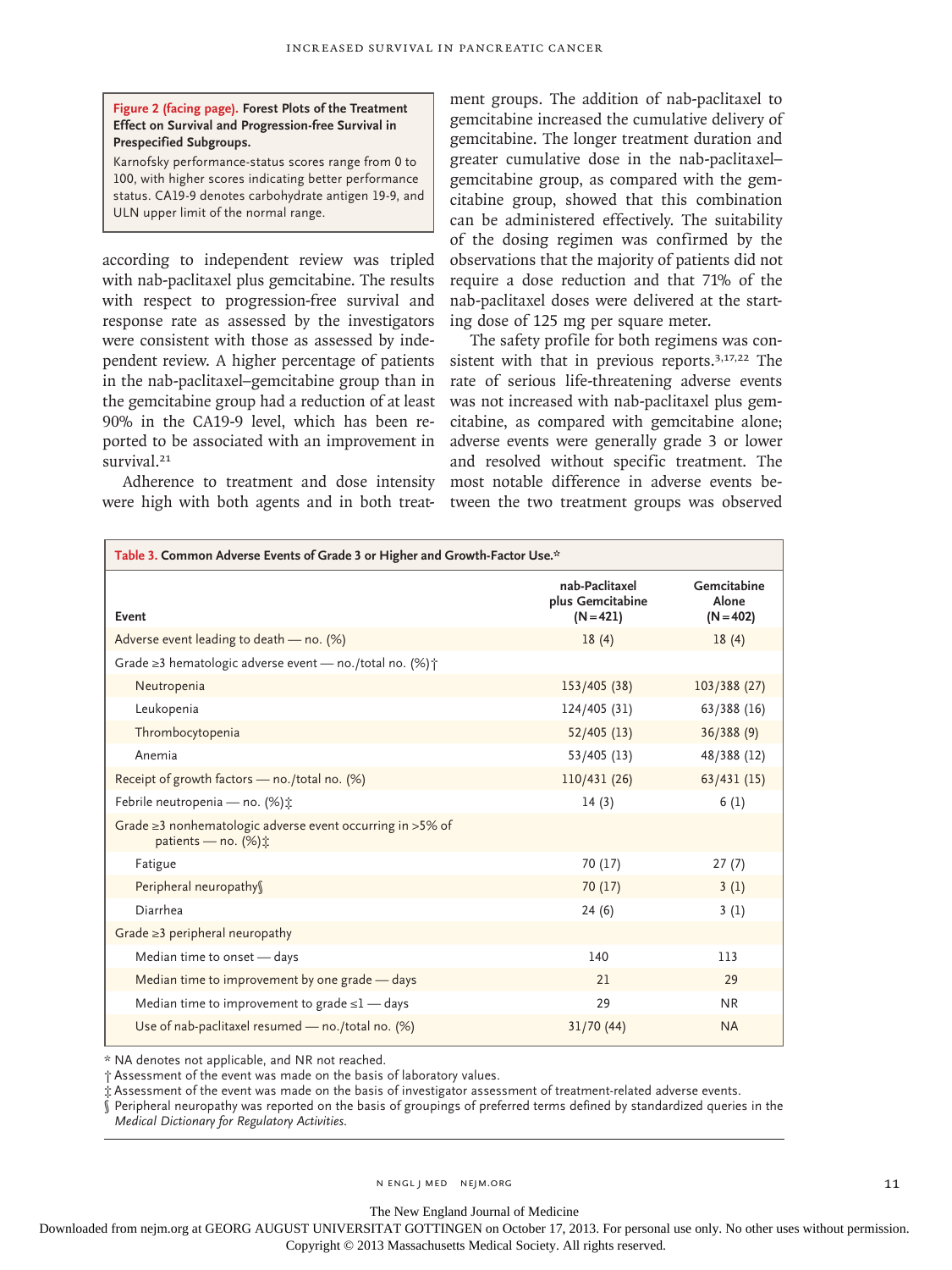with respect to peripheral neuropathy, which multinational, phase 3 study enrolled patients at was cumulative and rapidly reversible in most patients with temporary discontinuation of nabpaclitaxel and a subsequent reduction in the dose. The incremental risks of sepsis and pneumonitis were managed by protocol amendments to increase awareness; early diagnosis and treatment of these events reduced the risk of fatal outcomes. A limitation of the study was that quality of life was not measured.

This international study was carried out at academic and community centers in North America, Europe, and Australia. The dose used in this trial was established in the phase 1–2 trial on the basis of the greatest efficacy and an acceptable adverse-event profile, and all efficacy analyses presented here were prespecified and were carried out in the intention-to-treat population. The use of randomization and the large sample resulted in well-balanced treatment groups, both overall and within strata. The estimated medians for overall survival, progression-free survival, and the response rates that were observed in the gemcitabine group fell within the ranges reported in large, phase 3 studies that have evaluated chemotherapy for the treatment of adenocarcinoma of the pancreas.3-6,8-10,13,15,16

Many agents that have shown promising results in phase 2 trials of pancreatic cancer fail to improve survival in phase 3 trials.<sup>6-16</sup> Although this phase 3 trial showed a clinically significant improvement in survival, the median survival in the nab-paclitaxel–gemcitabine group in the current trial was more than 3 months shorter than the survival observed at the same dose level in the phase  $1-2$  trial.<sup>17</sup> It should be noted that the preceding phase 1–2 study was conducted in only 4 U.S. treatment centers, whereas this

151 centers in 11 countries.

The phase 2–3 trial of FOLFIRINOX versus gemcitabine4 also showed a clinically meaningful improvement in survival among patients with pancreatic adenocarcinoma. The FOLFIRINOX study differed from the current study in several aspects. It pooled data from the phase 2 and 3 portions and excluded patients older than 75 years of age. In our study, 10% of the patients were at least 75 years of age. The FOLFIRINOX study also excluded patients with an Eastern Cooperative Oncology Group (ECOG) performance status of 2 (on a scale from 0 to 5, with 0 indicating no symptoms and full activity and higher scores indicating increasing levels of disability), whereas 8% of the patients in our trial had a poor performance status, corresponding to an ECOG performance status of 2.23 The relevance of these differences is highlighted by the results of a multivariate Cox regression analysis, in which performance status was an independent predictor of survival. Nevertheless, FOLFIRINOX improved median survival by 4.3 months over gemcitabine and is clearly an active regimen.

In conclusion, nab-paclitaxel combined with gemcitabine is superior to gemcitabine alone but causes more myelosuppression and peripheral neuropathy; however, these side effects appear to be reversible.

Presented in part at the American Society of Clinical Oncology (ASCO) Gastrointestinal Cancers Symposium, San Francisco, January 24–26, 2013; and the ASCO Annual Meeting, Chicago, May 31–June 4, 2013.

Supported by Celgene.

Disclosure forms provided by the authors are available with the full text of this article at NEJM.org.

We thank all the patients and their families who participated in this phase 3 study; Amanda Johnson and Tammy Davis of Celgene for coordination of the clinical trial sites; Alfredo Romano, M.D., and Brian Lu, M.D., Ph.D., of Celgene for medical monitoring; and Anita N. Schmid, Ph.D., of Celgene for medical writing assistance.

#### **References**

**1.** Cancer facts and figures 2013. Atlanta: American Cancer Society, 2013.

**2.** Malvezzi M, Bertuccio P, Levi F, La Vecchia C, Negri E. European cancer mortality predictions for the year 2013. Ann Oncol 2013;24:792-800.

**3.** Burris HA III, Moore MJ, Andersen J, et al. Improvements in survival and clinical benefit with gemcitabine as first-line therapy for patients with advanced pancreas cancer: a randomized trial. J Clin Oncol 1997;15:2403-13.

**4.** Conroy T, Desseigne F, Ychou M, et al. FOLFIRINOX versus gemcitabine for metastatic pancreatic cancer. N Engl J Med 2011;364:1817-25.

**5.** Moore MJ, Goldstein D, Hamm J, et al. Erlotinib plus gemcitabine compared with gemcitabine alone in patients with advanced pancreatic cancer: a phase III trial of the National Cancer Institute of Canada Clinical Trials Group. J Clin Oncol 2007;25:1960-6.

**6.** Colucci G, Labianca R, Di Costanzo F, et al. Randomized phase III trial of gemcitabine plus cisplatin compared with single-agent gemcitabine as first-line treatment of patients with advanced pancreatic cancer: the GIP-1 study. J Clin Oncol 2010;28:1645-51.

**7.** Gonçalves A, Gilabert M, François E, et al. BAYPAN study: a double-blind phase III randomized trial comparing gemcitabine plus sorafenib and gemcitabine plus placebo in patients with advanced pancreatic cancer. Ann Oncol 2012;23: 2799-805.

**8.** Kindler HL, Niedzwiecki D, Hollis D, et al. Gemcitabine plus bevacizumab compared with gemcitabine plus placebo in patients with advanced pancreatic cancer: phase III trial of the Cancer and Leukemia

#### 12 N ENGL J MED NEJM.ORG

The New England Journal of Medicine

Downloaded from nejm.org at GEORG AUGUST UNIVERSITAT GOTTINGEN on October 17, 2013. For personal use only. No other uses without permission.